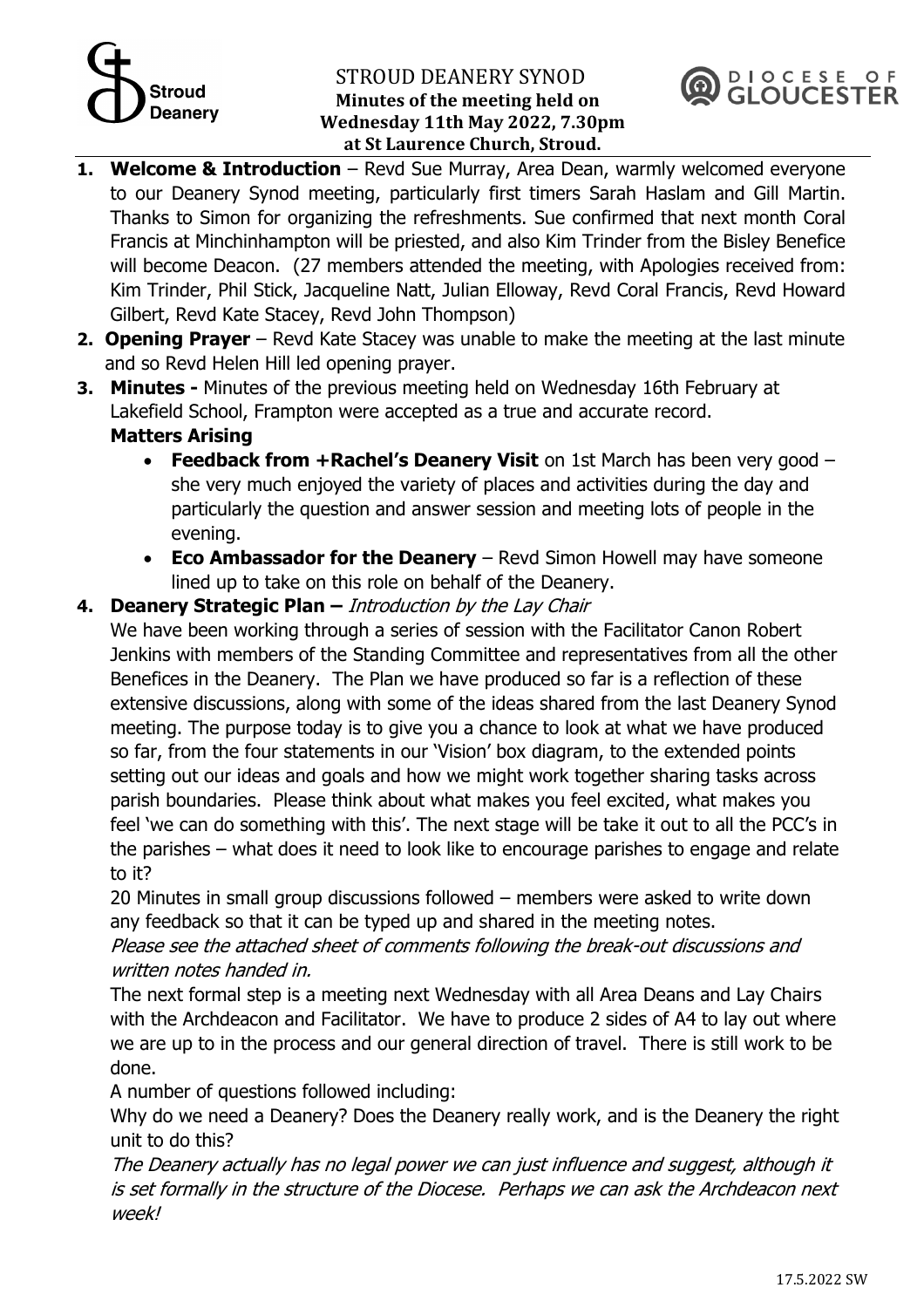'We are because we belong' – how do you achieve a sense of belonging (loneliness?), being part of something bigger

The Deanery is a mechanism to enable things to be shared/creating relationships and creating a sense of belonging and part of something much bigger. A tool between us and the 'top' where things filter down and are shared.

Is the document ready to go to PCC's? General feeling is that more work needs to be done.

If you have any further comments following the meeting, please send them in to Sally.

**5. Green Shoots –** reintroduced to share some of the good news stories happening around the Deanery:

### **Nailsworth**

**Drama Group** set up in September last year for 2-6 year olds – wonderful Nativity produced at Christmas, also Mothering Sunday, involving families who would not normally come to church. Working on a performance of 'Decades of the Jubilee' for the Platinum Jubilee weekend with both adults and children – great fun and really exciting! Also a men's '**Time to Talk'** – 16 men now meet together regularly for conversation and to meet people, held the Parish Room from both church members and the wider community - really successful outreach.

**Cloths swap** – Saturday morning the church is open from 9an until 11am for people to bring along cloths (*labelled*) to be redistributed  $-$  planning to open the Parish Room for Ukrainian families to come along and have the opportunity to 'choose' cloths for themselves.

#### **Woodchester, Brimscombe & Rodborough -**

**Cake Bar** in church at Woodchester with the PTA from school and also the Playgroup from 2.45pm for parents of both – The school run it but the church are getting to know people they might never see - £200 raised today – fantastic outreach/relationship building exercise.

#### **Fretherne Church – Monthly Family 'Drop-in'**

2 months ago they decided to try to run a children's event as there are 10 young children living close to the Church. A monthly Family 'Drop in' is now successfully running with 17 children at the first event – Easter Sunday saw the most children in church for many years.

**Amberley – Newcomers Party** for new people moving into the village – choir/shop all areas of the village are represented – great opportunity to connect with families with young children.

#### **6. Parish & Benefice update**

- **Bisley Benefice** House for Duty vacancy to be considered under the Deanery Strategic Plan
- The **Stroud Team** Revd James Turk licensed to the Team on 10th May
- **Brimscombe, Woodchester & Rodborough** Associate Priest vacancy not being pursued at the moment
- **The Beacon Benefice** The AD confirmed that Revd Janet Turville is going to be retiring soon, no exact date known as yet.

(Comment from the floor - 'The flock' is not feeling looked after – not for 2 years and the fact that we are not able to advertise is very disappointing. Is there any way we can start the recruitment process?).

Not until she has formally retired – the process is out of our control at the moment but it is in hand and we are bound by Employment Law. As soon as we know any more we will let you know.